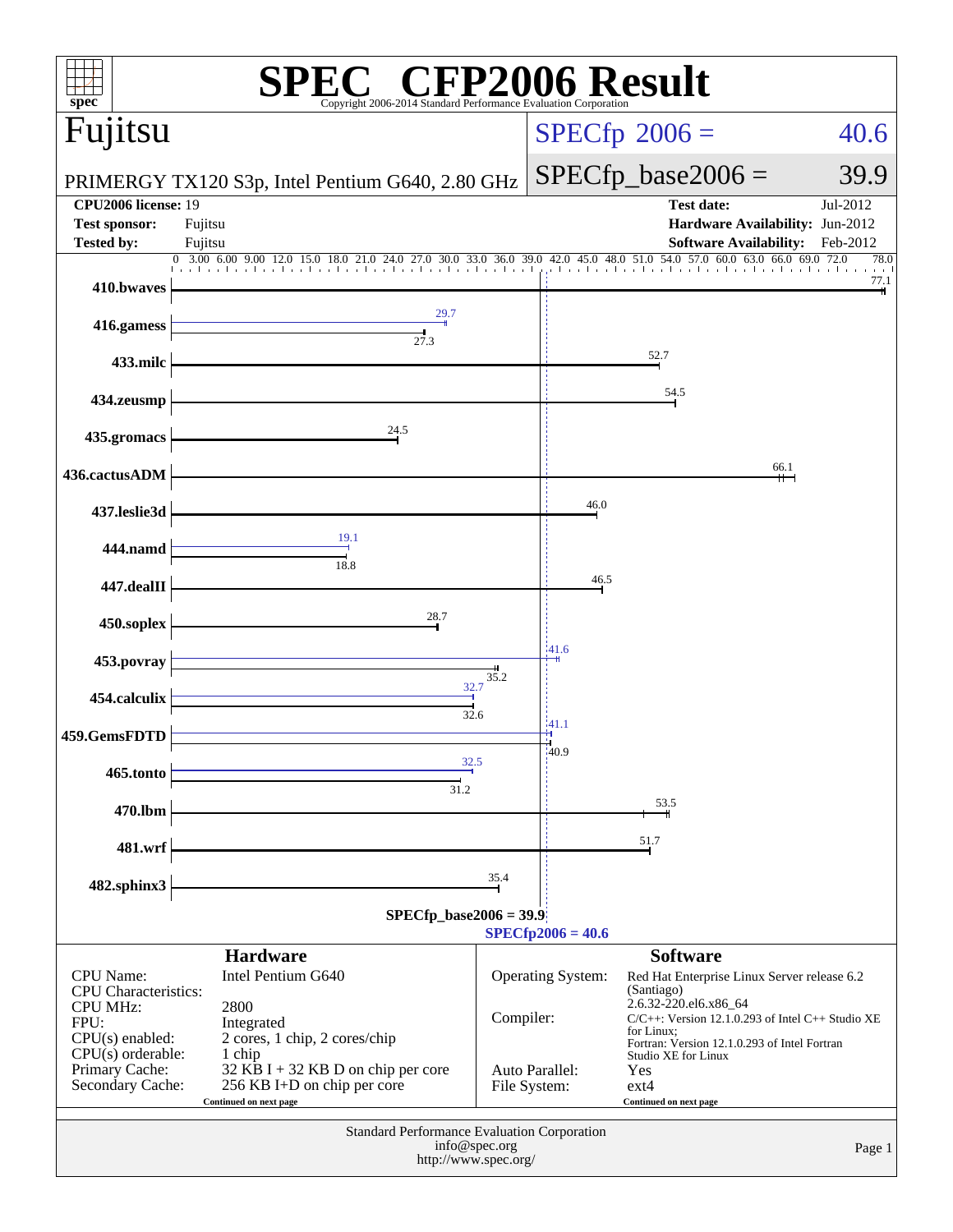| spec®                                                                    |                |                      |                                                  |       |                |                | <b>SPEC CFP2006 Result</b>                                                                               |              |                               |                               |                |              |
|--------------------------------------------------------------------------|----------------|----------------------|--------------------------------------------------|-------|----------------|----------------|----------------------------------------------------------------------------------------------------------|--------------|-------------------------------|-------------------------------|----------------|--------------|
| Fujitsu                                                                  |                |                      |                                                  |       |                | $SPECfp2006 =$ |                                                                                                          |              |                               | 40.6                          |                |              |
| $SPECfp\_base2006 =$<br>PRIMERGY TX120 S3p, Intel Pentium G640, 2.80 GHz |                |                      |                                                  |       |                |                | 39.9                                                                                                     |              |                               |                               |                |              |
| <b>CPU2006 license: 19</b><br><b>Test date:</b><br>Jul-2012              |                |                      |                                                  |       |                |                |                                                                                                          |              |                               |                               |                |              |
| <b>Test sponsor:</b><br>Fujitsu<br>Hardware Availability: Jun-2012       |                |                      |                                                  |       |                |                |                                                                                                          |              |                               |                               |                |              |
| <b>Tested by:</b>                                                        | Fujitsu        |                      |                                                  |       |                |                |                                                                                                          |              |                               | <b>Software Availability:</b> |                | Feb-2012     |
| L3 Cache:<br>Other Cache:                                                |                | None                 | $3 MB I+D$ on chip per chip                      |       |                |                | <b>System State:</b><br>Run level 3 (multi-user)                                                         |              |                               |                               |                |              |
| Memory:                                                                  |                |                      | 16 GB (2 x 8 GB 2Rx8 PC3-12800E-11, ECC, running |       |                |                | <b>Base Pointers:</b><br>64-bit<br>Peak Pointers:<br>32/64-bit                                           |              |                               |                               |                |              |
| Disk Subsystem:                                                          |                | at 1067 MHz and CL7) | 1 x SATA, 500 GB, 7200 RPM                       |       |                |                | Other Software:                                                                                          | None         |                               |                               |                |              |
| Other Hardware:                                                          |                | None                 |                                                  |       |                |                |                                                                                                          |              |                               |                               |                |              |
|                                                                          |                |                      |                                                  |       |                |                |                                                                                                          |              |                               |                               |                |              |
| <b>Results Table</b>                                                     |                |                      |                                                  |       |                |                |                                                                                                          |              |                               |                               |                |              |
| <b>Benchmark</b>                                                         | <b>Seconds</b> | Ratio                | <b>Base</b><br><b>Seconds</b>                    | Ratio | <b>Seconds</b> | Ratio          | <b>Seconds</b>                                                                                           | <b>Ratio</b> | <b>Peak</b><br><b>Seconds</b> | <b>Ratio</b>                  | <b>Seconds</b> | <b>Ratio</b> |
| 410.bwaves                                                               | 177            | 76.8                 | 176                                              | 77.2  | 176            | 77.1           | 177                                                                                                      | 76.8         | 176                           | 77.2                          | 176            | 77.1         |
| 416.gamess                                                               | 715            | 27.4                 | $\overline{216}$                                 | 27.3  | 719            | 27.2           | 660                                                                                                      | 29.7         | 663                           | 29.5                          | 660            | 29.7         |
| 433.milc                                                                 | 174            | 52.7                 | 174                                              | 52.7  | 174            | 52.7           | 174                                                                                                      | 52.7         | 174                           | 52.7                          | 174            | 52.7         |
| 434.zeusmp                                                               | 167            | 54.5                 | 167                                              | 54.5  | 167            | 54.5           | 167                                                                                                      | 54.5         | 167                           | 54.5                          | 167            | 54.5         |
| 435.gromacs                                                              | 292            | 24.5                 | 292                                              | 24.4  | 292            | 24.5           | 292                                                                                                      | 24.5         | 292                           | 24.4                          | 292            | 24.5         |
| 436.cactusADM                                                            | 182            | 65.7                 | 177                                              | 67.4  | 181            | 66.1           | 182                                                                                                      | 65.7         | 177                           | 67.4                          | 181            | 66.1         |
| 437.leslie3d                                                             | 204            | 46.0                 | 204                                              | 46.0  | 204            | 46.0           | 204                                                                                                      | 46.0         | 204                           | 46.0                          | 204            | 46.0         |
| 444.namd                                                                 | 426            | 18.8                 | 425                                              | 18.8  | 426            | 18.8           | 420                                                                                                      | 19.1         | 420                           | 19.1                          | <u>420</u>     | <u>19.1</u>  |
| 447.dealII                                                               | 246            | 46.6                 | 246                                              | 46.5  | 246            | 46.5           | 246                                                                                                      | 46.6         | 246                           | 46.5                          | 246            | 46.5         |
| 450.soplex                                                               | 291            | 28.7                 | 290                                              | 28.7  | 289            | 28.9           | 291                                                                                                      | 28.7         | 290                           | 28.7                          | 289            | 28.9         |
| 453. povray                                                              | 151            | 35.2                 | 152                                              | 35.0  | 151            | 35.3           | 128                                                                                                      | 41.6         | 128                           | 41.6                          | 127            | 41.9         |
| 454.calculix                                                             | 252            | 32.7                 | 253                                              | 32.6  | 253            | 32.6           | 252                                                                                                      | 32.7         | 252                           | 32.7                          | 253            | 32.6         |
| 459.GemsFDTD                                                             | 259            | 40.9                 | 259                                              | 41.0  | 259            | 40.9           | 258                                                                                                      | 41.1         | 258                           | 41.1                          | 259            | 41.0         |
| 465.tonto                                                                | 315            | 31.2                 | 316                                              | 31.2  | 315            | 31.2           | 303                                                                                                      | 32.5         | 303                           | <u>32.5</u>                   | 302            | 32.5         |
| 470.1bm                                                                  | 257            | 53.5                 | 255                                              | 53.8  | 269            | 51.1           | 257                                                                                                      | 53.5         | 255                           | 53.8                          | 269            | 51.1         |
| 481.wrf                                                                  | 216            | 51.7                 | 216                                              | 51.7  | 216            | 51.7           | 216                                                                                                      | 51.7         | 216                           | 51.7                          | 216            | 51.7         |
| 482.sphinx3                                                              | 551            | 35.4                 | 552                                              | 35.3  | 551            | 35.4           | 551                                                                                                      | 35.4         | 552                           | 35.3                          | 551            | 35.4         |
|                                                                          |                |                      |                                                  |       |                |                | Results appear in the order in which they were run. Bold underlined text indicates a median measurement. |              |                               |                               |                |              |

#### **[Operating System Notes](http://www.spec.org/auto/cpu2006/Docs/result-fields.html#OperatingSystemNotes)**

 Stack size set to unlimited using "ulimit -s unlimited" Transparent Huge Pages enabled with: echo always > /sys/kernel/mm/redhat\_transparent\_hugepage/enabled

#### **[Platform Notes](http://www.spec.org/auto/cpu2006/Docs/result-fields.html#PlatformNotes)**

 BIOS configuration: Intel HT Technology = Disable

> Standard Performance Evaluation Corporation [info@spec.org](mailto:info@spec.org) <http://www.spec.org/>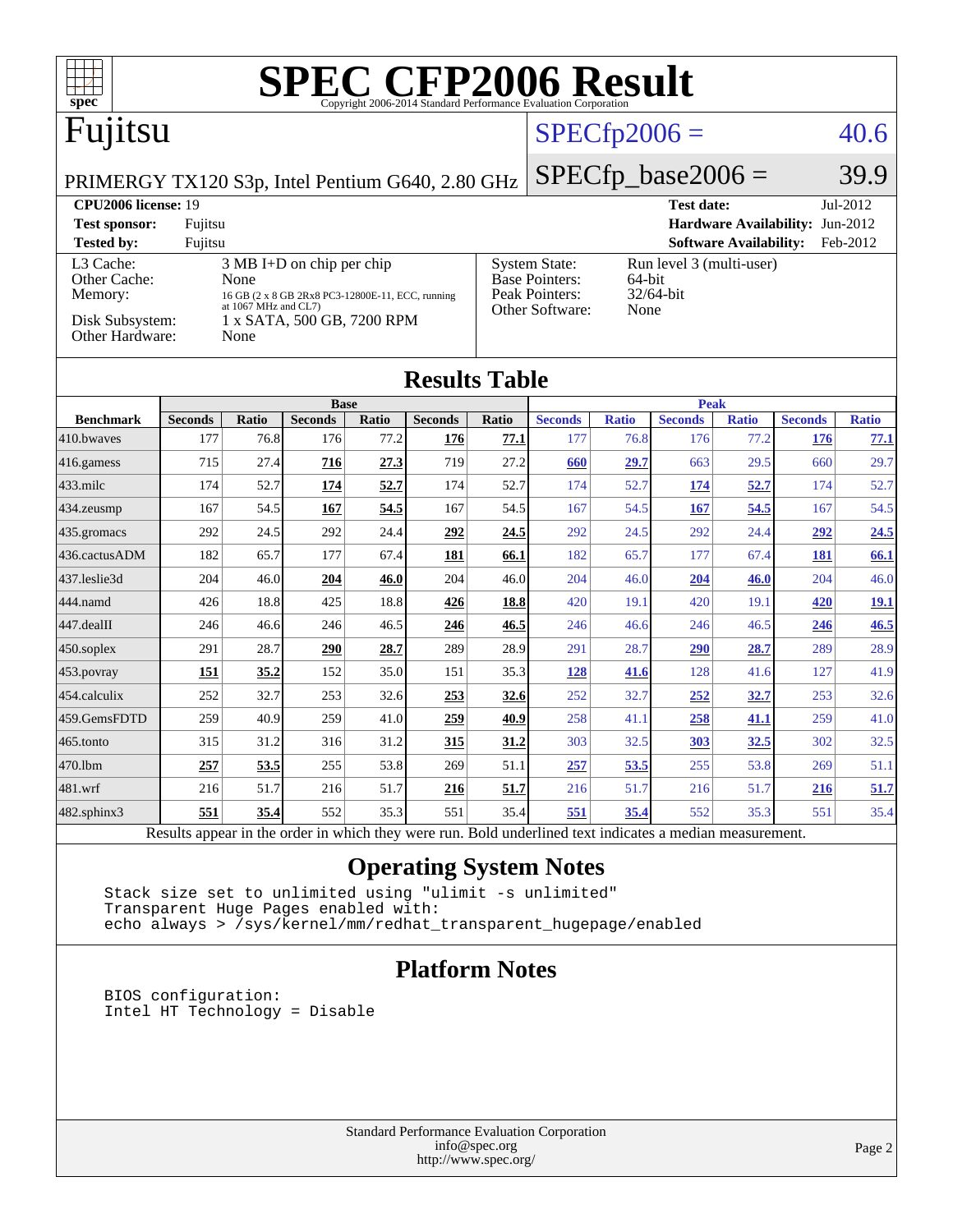

# **[SPEC CFP2006 Result](http://www.spec.org/auto/cpu2006/Docs/result-fields.html#SPECCFP2006Result)**

# Fujitsu

 $SPECfp2006 = 40.6$  $SPECfp2006 = 40.6$ 

PRIMERGY TX120 S3p, Intel Pentium G640, 2.80 GHz

**[Tested by:](http://www.spec.org/auto/cpu2006/Docs/result-fields.html#Testedby)** Fujitsu **[Software Availability:](http://www.spec.org/auto/cpu2006/Docs/result-fields.html#SoftwareAvailability)** Feb-2012

 $SPECTp\_base2006 = 39.9$ **[CPU2006 license:](http://www.spec.org/auto/cpu2006/Docs/result-fields.html#CPU2006license)** 19 **[Test date:](http://www.spec.org/auto/cpu2006/Docs/result-fields.html#Testdate)** Jul-2012 **[Test sponsor:](http://www.spec.org/auto/cpu2006/Docs/result-fields.html#Testsponsor)** Fujitsu **[Hardware Availability:](http://www.spec.org/auto/cpu2006/Docs/result-fields.html#HardwareAvailability)** Jun-2012

#### **[General Notes](http://www.spec.org/auto/cpu2006/Docs/result-fields.html#GeneralNotes)**

Environment variables set by runspec before the start of the run: KMP\_AFFINITY = "granularity=fine,scatter" LD\_LIBRARY\_PATH = "/SPECcpu2006/libs/32:/SPECcpu2006/libs/64" OMP\_NUM\_THREADS = "2"

 Binaries compiled on a system with 1x E3-1270v2 CPU + 32 GB memory using RHEL6.2 For information about Fujitsu please visit: <http://www.fujitsu.com>

**[Base Compiler Invocation](http://www.spec.org/auto/cpu2006/Docs/result-fields.html#BaseCompilerInvocation)**

 $C$  benchmarks:<br>icc  $-m64$ 

[C++ benchmarks:](http://www.spec.org/auto/cpu2006/Docs/result-fields.html#CXXbenchmarks) [icpc -m64](http://www.spec.org/cpu2006/results/res2012q3/cpu2006-20120822-24279.flags.html#user_CXXbase_intel_icpc_64bit_bedb90c1146cab66620883ef4f41a67e)

[Fortran benchmarks](http://www.spec.org/auto/cpu2006/Docs/result-fields.html#Fortranbenchmarks): [ifort -m64](http://www.spec.org/cpu2006/results/res2012q3/cpu2006-20120822-24279.flags.html#user_FCbase_intel_ifort_64bit_ee9d0fb25645d0210d97eb0527dcc06e)

[Benchmarks using both Fortran and C](http://www.spec.org/auto/cpu2006/Docs/result-fields.html#BenchmarksusingbothFortranandC): [icc -m64](http://www.spec.org/cpu2006/results/res2012q3/cpu2006-20120822-24279.flags.html#user_CC_FCbase_intel_icc_64bit_0b7121f5ab7cfabee23d88897260401c) [ifort -m64](http://www.spec.org/cpu2006/results/res2012q3/cpu2006-20120822-24279.flags.html#user_CC_FCbase_intel_ifort_64bit_ee9d0fb25645d0210d97eb0527dcc06e)

#### **[Base Portability Flags](http://www.spec.org/auto/cpu2006/Docs/result-fields.html#BasePortabilityFlags)**

| 410.bwaves: -DSPEC CPU LP64                              |                                                                |
|----------------------------------------------------------|----------------------------------------------------------------|
| 416.gamess: -DSPEC_CPU_LP64<br>433.milc: -DSPEC CPU LP64 |                                                                |
| 434.zeusmp: - DSPEC_CPU_LP64                             |                                                                |
| 435.gromacs: -DSPEC_CPU_LP64 -nofor_main                 |                                                                |
| 436.cactusADM: -DSPEC CPU LP64 -nofor main               |                                                                |
| 437.leslie3d: -DSPEC CPU LP64                            |                                                                |
| 444.namd: -DSPEC CPU LP64                                |                                                                |
| 447.dealII: -DSPEC_CPU LP64                              |                                                                |
| 450.soplex: -DSPEC_CPU_LP64                              |                                                                |
| 453.povray: -DSPEC_CPU_LP64                              |                                                                |
| 454.calculix: -DSPEC CPU LP64 -nofor main                |                                                                |
| 459. GemsFDTD: - DSPEC CPU LP64                          |                                                                |
| 465.tonto: - DSPEC CPU LP64                              |                                                                |
| 470.1bm: - DSPEC_CPU LP64                                | 481.wrf: -DSPEC CPU_LP64 -DSPEC_CPU_CASE_FLAG -DSPEC_CPU_LINUX |
| 482.sphinx3: -DSPEC_CPU_LP64                             |                                                                |
|                                                          |                                                                |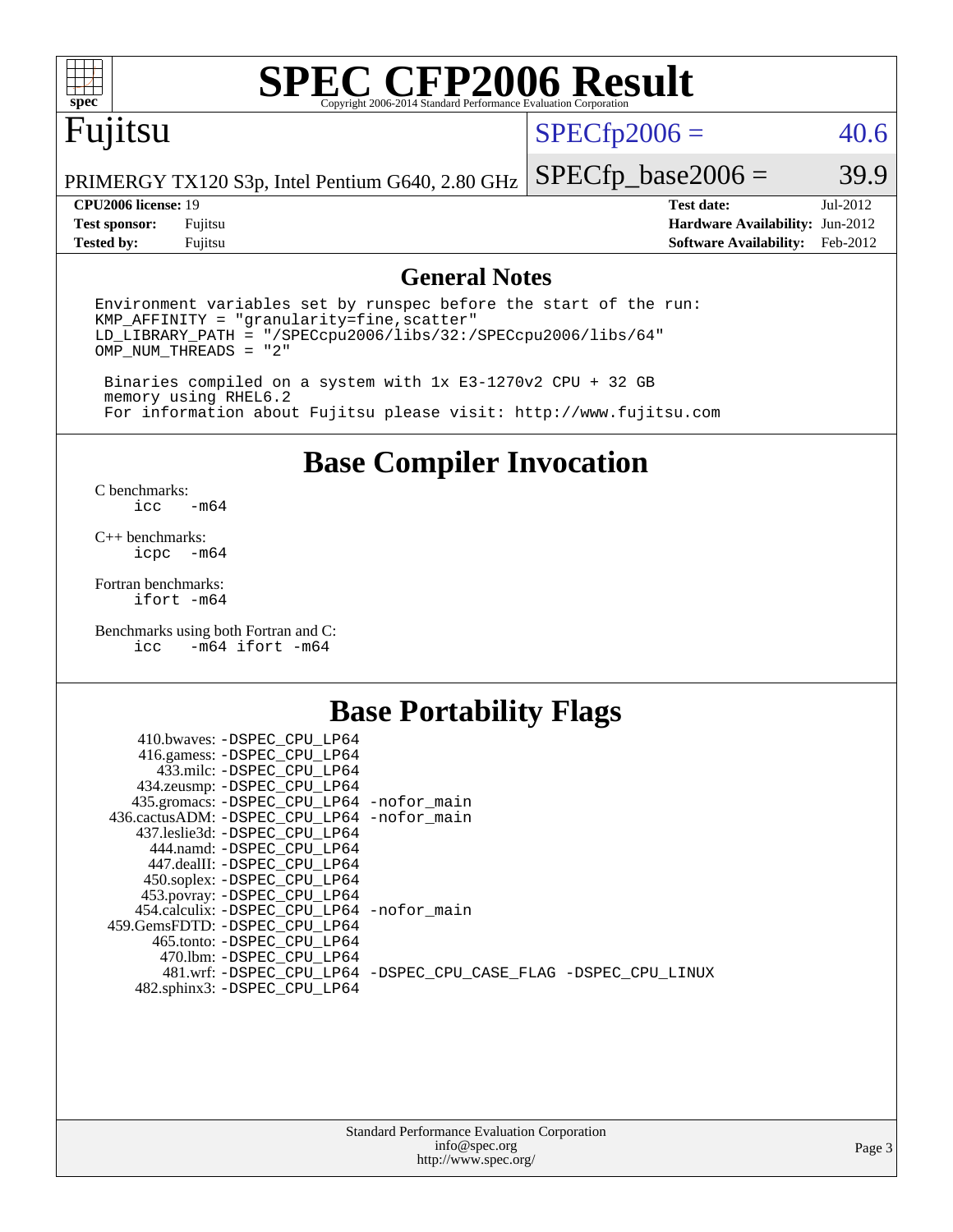

# **[SPEC CFP2006 Result](http://www.spec.org/auto/cpu2006/Docs/result-fields.html#SPECCFP2006Result)**

# Fujitsu

 $SPECTp2006 = 40.6$ 

PRIMERGY TX120 S3p, Intel Pentium G640, 2.80 GHz

**[CPU2006 license:](http://www.spec.org/auto/cpu2006/Docs/result-fields.html#CPU2006license)** 19 **[Test date:](http://www.spec.org/auto/cpu2006/Docs/result-fields.html#Testdate)** Jul-2012 **[Test sponsor:](http://www.spec.org/auto/cpu2006/Docs/result-fields.html#Testsponsor)** Fujitsu **[Hardware Availability:](http://www.spec.org/auto/cpu2006/Docs/result-fields.html#HardwareAvailability)** Jun-2012 **[Tested by:](http://www.spec.org/auto/cpu2006/Docs/result-fields.html#Testedby)** Fujitsu **[Software Availability:](http://www.spec.org/auto/cpu2006/Docs/result-fields.html#SoftwareAvailability)** Feb-2012

 $SPECTp\_base2006 = 39.9$ 

#### **[Base Optimization Flags](http://www.spec.org/auto/cpu2006/Docs/result-fields.html#BaseOptimizationFlags)**

[C benchmarks](http://www.spec.org/auto/cpu2006/Docs/result-fields.html#Cbenchmarks): [-xSSE4.2](http://www.spec.org/cpu2006/results/res2012q3/cpu2006-20120822-24279.flags.html#user_CCbase_f-xSSE42_f91528193cf0b216347adb8b939d4107) [-ipo](http://www.spec.org/cpu2006/results/res2012q3/cpu2006-20120822-24279.flags.html#user_CCbase_f-ipo) [-O3](http://www.spec.org/cpu2006/results/res2012q3/cpu2006-20120822-24279.flags.html#user_CCbase_f-O3) [-no-prec-div](http://www.spec.org/cpu2006/results/res2012q3/cpu2006-20120822-24279.flags.html#user_CCbase_f-no-prec-div) [-static](http://www.spec.org/cpu2006/results/res2012q3/cpu2006-20120822-24279.flags.html#user_CCbase_f-static) [-parallel](http://www.spec.org/cpu2006/results/res2012q3/cpu2006-20120822-24279.flags.html#user_CCbase_f-parallel) [-opt-prefetch](http://www.spec.org/cpu2006/results/res2012q3/cpu2006-20120822-24279.flags.html#user_CCbase_f-opt-prefetch) [-ansi-alias](http://www.spec.org/cpu2006/results/res2012q3/cpu2006-20120822-24279.flags.html#user_CCbase_f-ansi-alias) [C++ benchmarks:](http://www.spec.org/auto/cpu2006/Docs/result-fields.html#CXXbenchmarks) [-xSSE4.2](http://www.spec.org/cpu2006/results/res2012q3/cpu2006-20120822-24279.flags.html#user_CXXbase_f-xSSE42_f91528193cf0b216347adb8b939d4107) [-ipo](http://www.spec.org/cpu2006/results/res2012q3/cpu2006-20120822-24279.flags.html#user_CXXbase_f-ipo) [-O3](http://www.spec.org/cpu2006/results/res2012q3/cpu2006-20120822-24279.flags.html#user_CXXbase_f-O3) [-no-prec-div](http://www.spec.org/cpu2006/results/res2012q3/cpu2006-20120822-24279.flags.html#user_CXXbase_f-no-prec-div) [-static](http://www.spec.org/cpu2006/results/res2012q3/cpu2006-20120822-24279.flags.html#user_CXXbase_f-static) [-opt-prefetch](http://www.spec.org/cpu2006/results/res2012q3/cpu2006-20120822-24279.flags.html#user_CXXbase_f-opt-prefetch) [-ansi-alias](http://www.spec.org/cpu2006/results/res2012q3/cpu2006-20120822-24279.flags.html#user_CXXbase_f-ansi-alias) [Fortran benchmarks](http://www.spec.org/auto/cpu2006/Docs/result-fields.html#Fortranbenchmarks): [-xSSE4.2](http://www.spec.org/cpu2006/results/res2012q3/cpu2006-20120822-24279.flags.html#user_FCbase_f-xSSE42_f91528193cf0b216347adb8b939d4107) [-ipo](http://www.spec.org/cpu2006/results/res2012q3/cpu2006-20120822-24279.flags.html#user_FCbase_f-ipo) [-O3](http://www.spec.org/cpu2006/results/res2012q3/cpu2006-20120822-24279.flags.html#user_FCbase_f-O3) [-no-prec-div](http://www.spec.org/cpu2006/results/res2012q3/cpu2006-20120822-24279.flags.html#user_FCbase_f-no-prec-div) [-static](http://www.spec.org/cpu2006/results/res2012q3/cpu2006-20120822-24279.flags.html#user_FCbase_f-static) [-parallel](http://www.spec.org/cpu2006/results/res2012q3/cpu2006-20120822-24279.flags.html#user_FCbase_f-parallel) [-opt-prefetch](http://www.spec.org/cpu2006/results/res2012q3/cpu2006-20120822-24279.flags.html#user_FCbase_f-opt-prefetch)

[Benchmarks using both Fortran and C](http://www.spec.org/auto/cpu2006/Docs/result-fields.html#BenchmarksusingbothFortranandC):

[-xSSE4.2](http://www.spec.org/cpu2006/results/res2012q3/cpu2006-20120822-24279.flags.html#user_CC_FCbase_f-xSSE42_f91528193cf0b216347adb8b939d4107) [-ipo](http://www.spec.org/cpu2006/results/res2012q3/cpu2006-20120822-24279.flags.html#user_CC_FCbase_f-ipo) [-O3](http://www.spec.org/cpu2006/results/res2012q3/cpu2006-20120822-24279.flags.html#user_CC_FCbase_f-O3) [-no-prec-div](http://www.spec.org/cpu2006/results/res2012q3/cpu2006-20120822-24279.flags.html#user_CC_FCbase_f-no-prec-div) [-static](http://www.spec.org/cpu2006/results/res2012q3/cpu2006-20120822-24279.flags.html#user_CC_FCbase_f-static) [-parallel](http://www.spec.org/cpu2006/results/res2012q3/cpu2006-20120822-24279.flags.html#user_CC_FCbase_f-parallel) [-opt-prefetch](http://www.spec.org/cpu2006/results/res2012q3/cpu2006-20120822-24279.flags.html#user_CC_FCbase_f-opt-prefetch) [-ansi-alias](http://www.spec.org/cpu2006/results/res2012q3/cpu2006-20120822-24279.flags.html#user_CC_FCbase_f-ansi-alias)

### **[Peak Compiler Invocation](http://www.spec.org/auto/cpu2006/Docs/result-fields.html#PeakCompilerInvocation)**

[C benchmarks](http://www.spec.org/auto/cpu2006/Docs/result-fields.html#Cbenchmarks):  $\text{icc}$  -m64

[C++ benchmarks:](http://www.spec.org/auto/cpu2006/Docs/result-fields.html#CXXbenchmarks) [icpc -m64](http://www.spec.org/cpu2006/results/res2012q3/cpu2006-20120822-24279.flags.html#user_CXXpeak_intel_icpc_64bit_bedb90c1146cab66620883ef4f41a67e)

[Fortran benchmarks](http://www.spec.org/auto/cpu2006/Docs/result-fields.html#Fortranbenchmarks): [ifort -m64](http://www.spec.org/cpu2006/results/res2012q3/cpu2006-20120822-24279.flags.html#user_FCpeak_intel_ifort_64bit_ee9d0fb25645d0210d97eb0527dcc06e)

[Benchmarks using both Fortran and C](http://www.spec.org/auto/cpu2006/Docs/result-fields.html#BenchmarksusingbothFortranandC): [icc -m64](http://www.spec.org/cpu2006/results/res2012q3/cpu2006-20120822-24279.flags.html#user_CC_FCpeak_intel_icc_64bit_0b7121f5ab7cfabee23d88897260401c) [ifort -m64](http://www.spec.org/cpu2006/results/res2012q3/cpu2006-20120822-24279.flags.html#user_CC_FCpeak_intel_ifort_64bit_ee9d0fb25645d0210d97eb0527dcc06e)

### **[Peak Portability Flags](http://www.spec.org/auto/cpu2006/Docs/result-fields.html#PeakPortabilityFlags)**

Same as Base Portability Flags

## **[Peak Optimization Flags](http://www.spec.org/auto/cpu2006/Docs/result-fields.html#PeakOptimizationFlags)**

[C benchmarks](http://www.spec.org/auto/cpu2006/Docs/result-fields.html#Cbenchmarks):

433.milc: basepeak = yes

 $470.$ lbm: basepeak = yes

482.sphinx3: basepeak = yes

[C++ benchmarks:](http://www.spec.org/auto/cpu2006/Docs/result-fields.html#CXXbenchmarks)

Continued on next page

Standard Performance Evaluation Corporation [info@spec.org](mailto:info@spec.org) <http://www.spec.org/>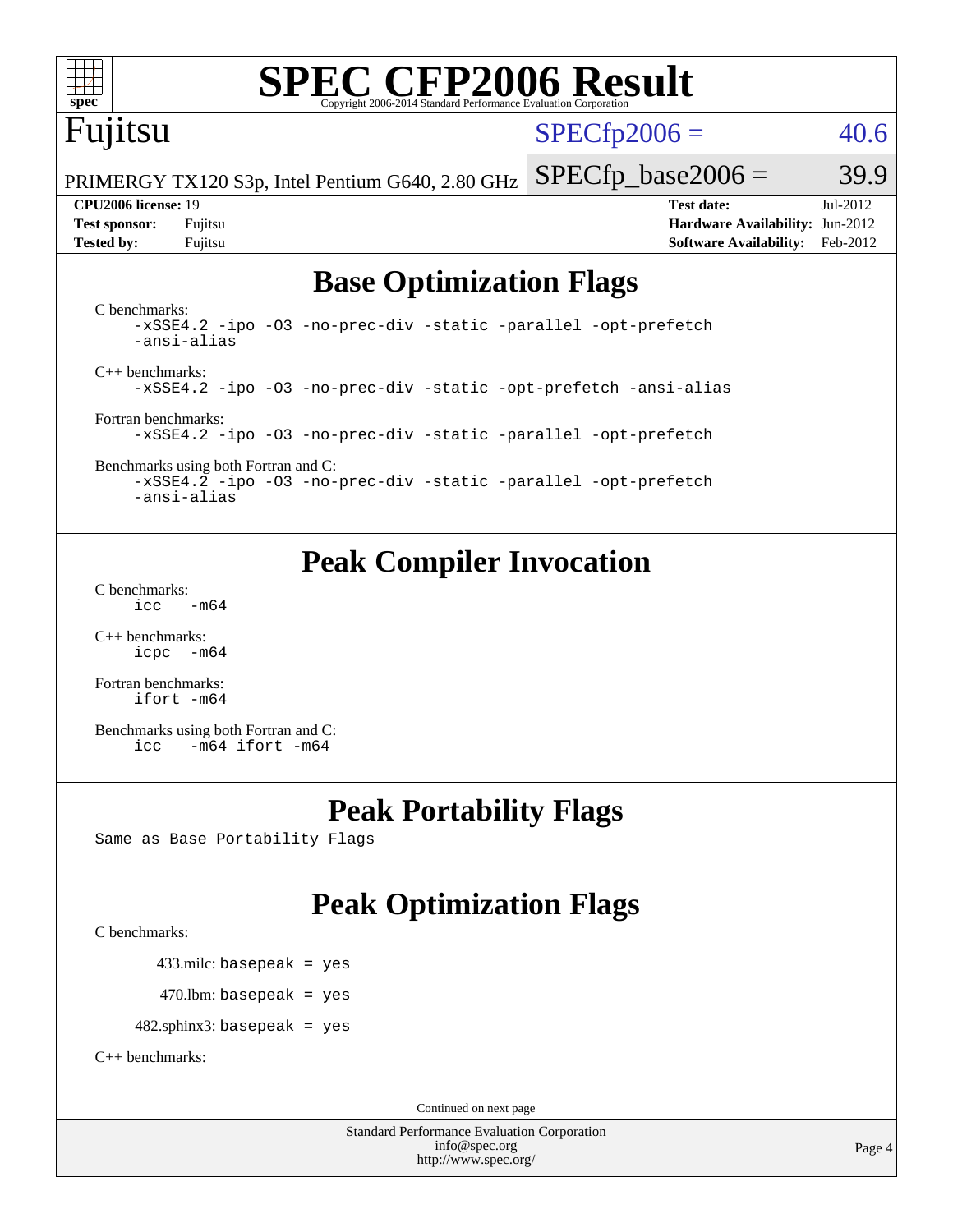

Fujitsu

# **[SPEC CFP2006 Result](http://www.spec.org/auto/cpu2006/Docs/result-fields.html#SPECCFP2006Result)**

 $SPECTp2006 = 40.6$ 

PRIMERGY TX120 S3p, Intel Pentium G640, 2.80 GHz

 $SPECTp\_base2006 = 39.9$ 

**[CPU2006 license:](http://www.spec.org/auto/cpu2006/Docs/result-fields.html#CPU2006license)** 19 **[Test date:](http://www.spec.org/auto/cpu2006/Docs/result-fields.html#Testdate)** Jul-2012 **[Test sponsor:](http://www.spec.org/auto/cpu2006/Docs/result-fields.html#Testsponsor)** Fujitsu **[Hardware Availability:](http://www.spec.org/auto/cpu2006/Docs/result-fields.html#HardwareAvailability)** Jun-2012 **[Tested by:](http://www.spec.org/auto/cpu2006/Docs/result-fields.html#Testedby)** Fujitsu **[Software Availability:](http://www.spec.org/auto/cpu2006/Docs/result-fields.html#SoftwareAvailability)** Feb-2012

## **[Peak Optimization Flags \(Continued\)](http://www.spec.org/auto/cpu2006/Docs/result-fields.html#PeakOptimizationFlags)**

```
Standard Performance Evaluation Corporation
                                             info@spec.org
          444.namd: -xSSE4. 2(pass 2)-prof-gen-ipo-O3(pass 2)
                   -no-prec-div(pass 2) -prof-use(pass 2) -fno-alias
                   -auto-ilp32
          447.dealII: basepeak = yes
          450.soplex: basepeak = yes
         453.povray: -xSSE4.2(pass 2) -prof-gen(pass 1) -ipo(pass 2) -O3(pass 2)
                   -no-prec-div(pass 2) -prof-use(pass 2) -unroll4 -ansi-alias
   Fortran benchmarks: 
        410.bwaves: basepeak = yes416.gamess: -xSSE4. 2(pass 2) -prof-gen-ipo-O3(pass 2)-no-prec-div(pass 2) -prof-use(pass 2) -unroll2
                  -inline-level=0 -scalar-rep- -static
         434.zeusmp: basepeak = yes
         437.leslie3d: basepeak = yes
     459.GemsFDTD: -xSSE4.2(pass 2) -prof-gen(pass 1) -ipo(pass 2) -O3(pass 2)
                   -no-prec-div(pass 2) -prof-use(pass 2) -unroll2
                   -inline-level=0 -opt-prefetch -parallel
          465.tonto: -xSSE4. 2(pass 2)-prof-gen-ipo(pass 2) -03(pass 2)
                   -no-prec-div(pass 2) -prof-use(pass 2) -inline-calloc
                   -opt-malloc-options=3 -auto -unroll4
   Benchmarks using both Fortran and C: 
        435.gromacs: basepeak = yes
     436.cactusADM: basepeak = yes
         454.calculix: -xSSE4.2 -ipo -O3 -no-prec-div -auto-ilp32 -ansi-alias
           481.wrf: basepeak = yes
                        The flags files that were used to format this result can be browsed at
http://www.spec.org/cpu2006/flags/Intel-ic12.1-official-linux64.20111122.html
http://www.spec.org/cpu2006/flags/Fujitsu-Platform.20120320.html
                            You can also download the XML flags sources by saving the following links:
http://www.spec.org/cpu2006/flags/Intel-ic12.1-official-linux64.20111122.xml
http://www.spec.org/cpu2006/flags/Fujitsu-Platform.20120320.xml
```
<http://www.spec.org/>